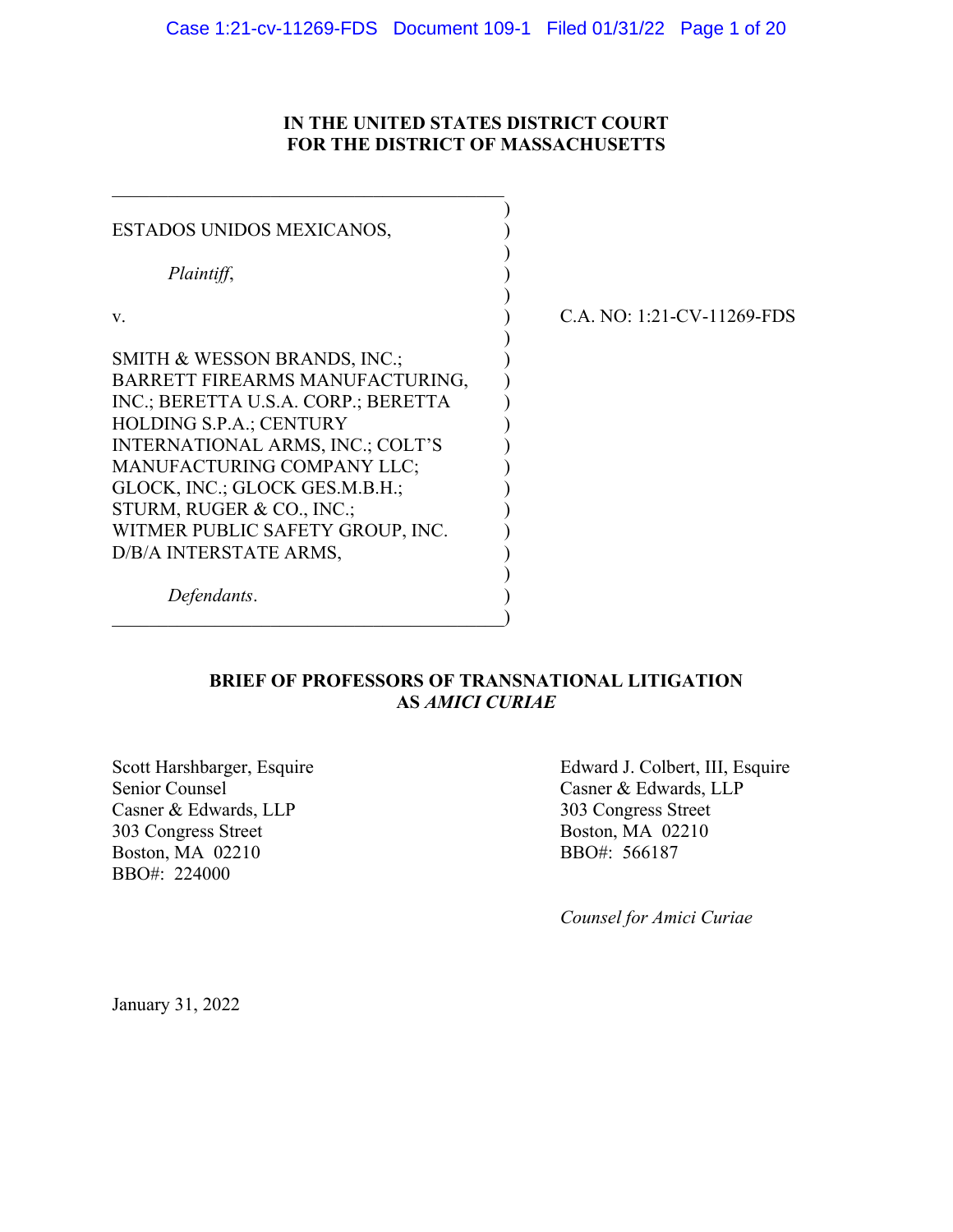# **TABLE OF CONTENTS**

| II. International law and international comity do not bar Mexico from applying its law to |  |
|-------------------------------------------------------------------------------------------|--|
|                                                                                           |  |
|                                                                                           |  |

## **TABLE OF AUTHORITIES**

## **Cases**

| Bank of Augusta v. Earle,                   |  |
|---------------------------------------------|--|
| BMW of North America, Inc. v. Gore,         |  |
| <i>Brogie v. Vogel,</i>                     |  |
| Cohen v. McDonnell Douglas Corp.,           |  |
| EEOC v. Arabian Am. Oil Co. (Aramco),       |  |
| F. Hoffmann-La Roche Ltd. V. Empagran S.A., |  |
| Foisie v. Worcester Polytechnic Inst.,      |  |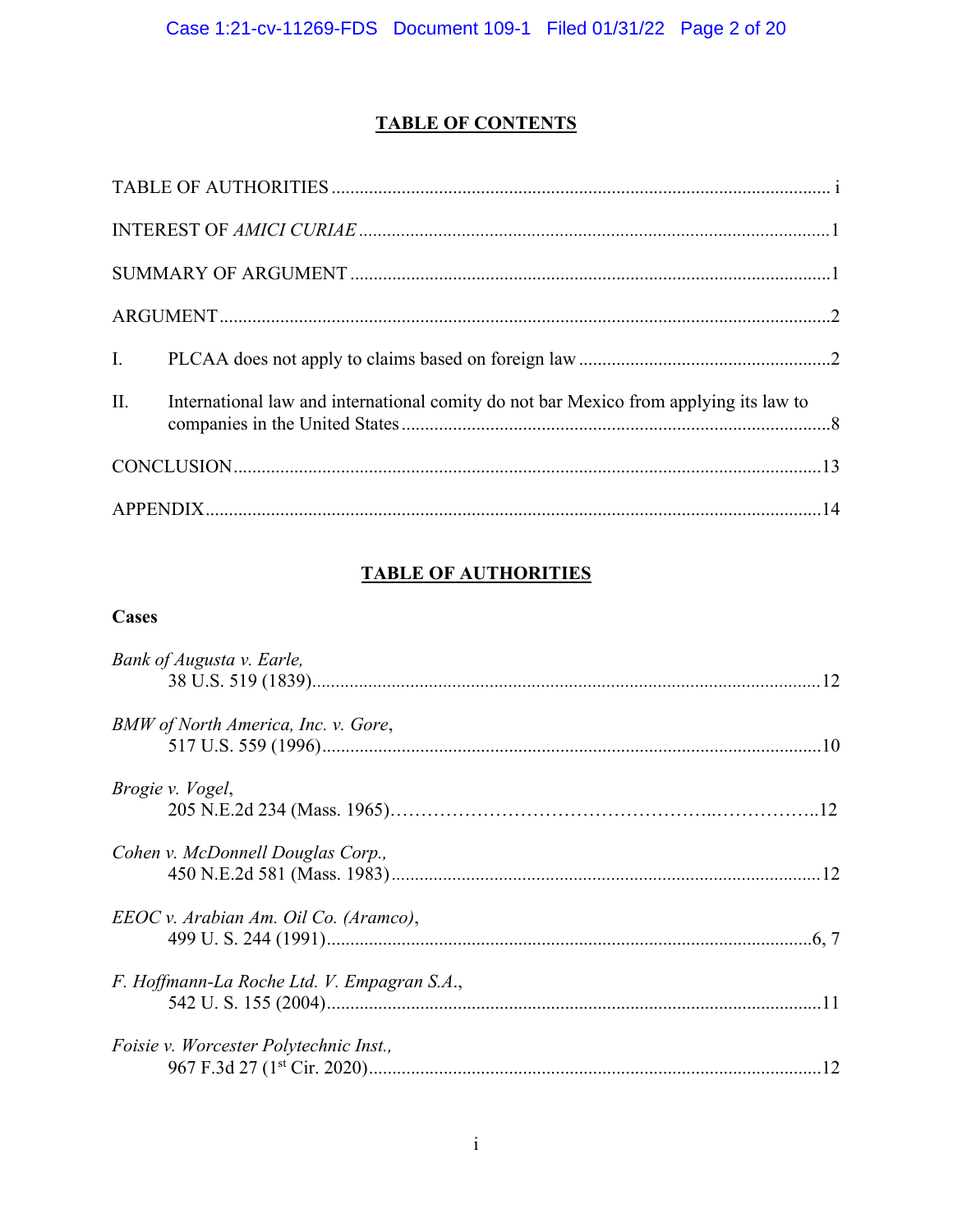# Case 1:21-cv-11269-FDS Document 109-1 Filed 01/31/22 Page 3 of 20

| Foley Bros. v. Filardo,                  |  |
|------------------------------------------|--|
| Hartford Fire Ins. Co. v. California,    |  |
| Hilton v. Guyot,                         |  |
| In Re Vitamin C Antitrust Litig.,        |  |
| Iwanowa v. Ford Motor Co.,               |  |
| Jackson v. Anthony,                      |  |
| Kiobel v. Royal Dutch Petroleum          |  |
| Klaxon Co. v. Stentor Electric Mfg. Co., |  |
| Loucks v. Standard Oil Co. of New York,  |  |
| Morrison v. Nat'l Australia Bank Ltd.,   |  |
| Pearson v. Callahan,                     |  |
| RJR Nabisco, Inc. v. European Community, |  |
| Royal Bus. Group, Inc. v. Realist, Inc., |  |
| Small v. United States,                  |  |
| Smith v. United States,                  |  |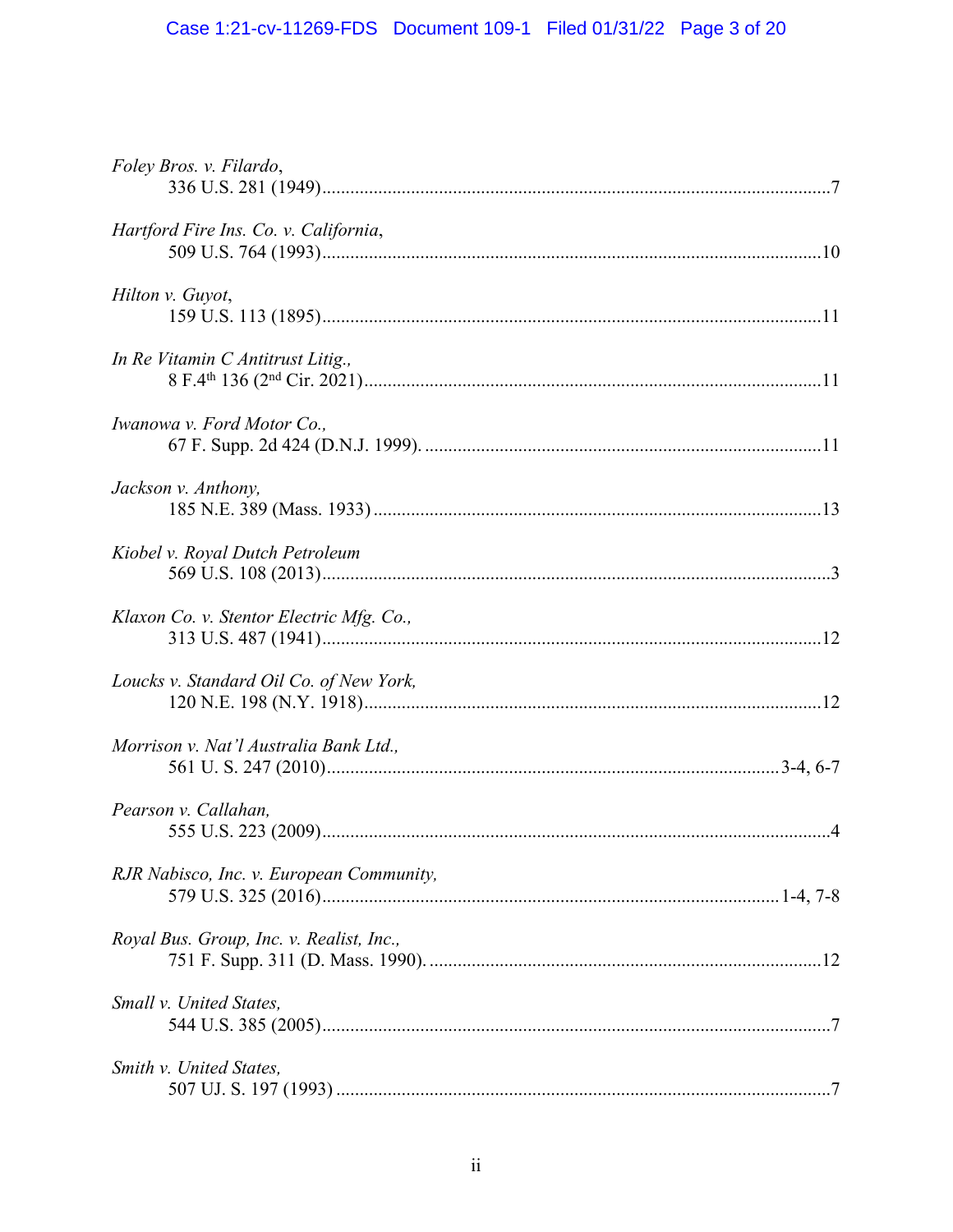# Case 1:21-cv-11269-FDS Document 109-1 Filed 01/31/22 Page 4 of 20

| Steele v. Bulova Watch Co.,               |  |
|-------------------------------------------|--|
| Telnikoff v. Matusevitch,                 |  |
| Ungaro-Benages v. Dresdner Bank AG,       |  |
| United States v. Smith,                   |  |
| WesternGeco LLC v. ION Geophysical Corp., |  |

## **Statutes**

| Protection of Lawful Commerce in Arms Act, |  |
|--------------------------------------------|--|
|                                            |  |
|                                            |  |
|                                            |  |
|                                            |  |

# **Other Authorities**

| Restatement (Fourth) of the Foreign Relations Law of the United States |  |
|------------------------------------------------------------------------|--|
|                                                                        |  |
| William S. Dodge, International Comity in American Law,                |  |
| William S. Dodge, The New Presumption Against Extraterritoriality,     |  |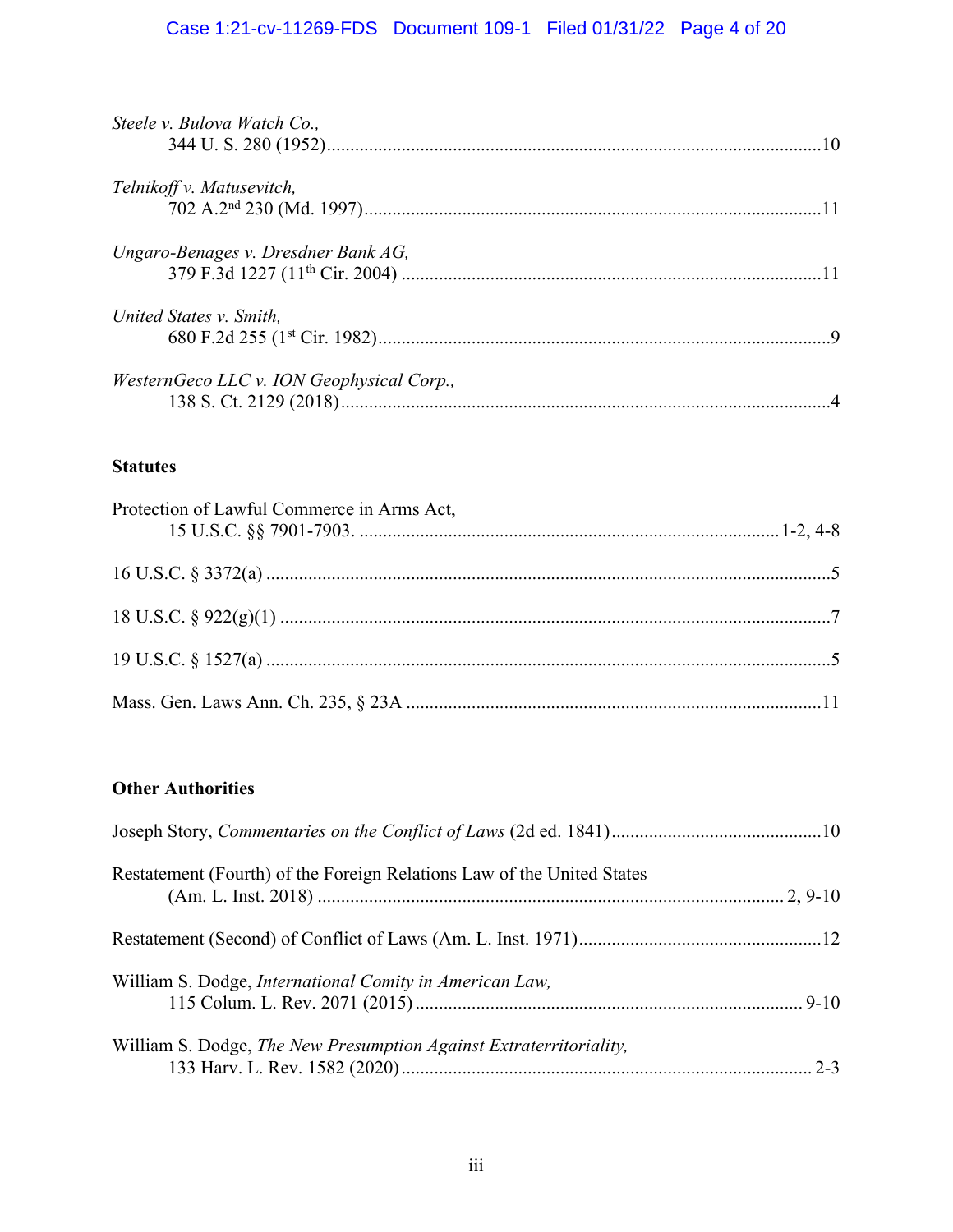#### **Interest of** *Amici Curiae*<sup>1</sup>

*Amici* (listed in the Appendix) are law professors who write and teach about transnational litigation, including questions of extraterritoriality, international law, and international comity. *Amici* believe their expertise may be useful to the Court in ruling on Defendants' Motion to Dismiss. *Amici* address only two of the questions raised in the Motion to Dismiss: (1) whether the Protection of Lawful Commerce in Arms Act (PLCAA) applies to claims based on foreign law, and (2) whether international law and international comity permit Mexico to apply its law to U.S. companies.

#### **Summary of Argument**

PLCAA does not apply to claims based on foreign law. Under the framework for analyzing extraterritoriality issues adopted by the U.S. Supreme Court, if there is "a clear, affirmative indication" of a statute's scope, a court must apply the statute as Congress indicated. *RJR Nabisco, Inc. v. European Community*, 579 U.S. 325, 337 (2016). To answer this question, a court must consider both the text and the context of a statute. *Id.* at 340. Here, as in *RJR Nabisco*, "[c]ontext is dispositive." *Id.* PLCAA bars only suits based on "the criminal or unlawful misuse" of firearms, a phrase that in context refers only to U.S. law. PLCAA's text repeatedly mentions federal and state law and never foreign law, it identifies the targeted lawsuits as those brought under U.S. law by governments and others in the United States, and it aims to protect the Second Amendment rights of U.S. citizens in the United States. Nothing in PLCAA indicates that Congress even considered, much less sought to bar, suits under foreign law.

<sup>&</sup>lt;sup>1</sup> No person or entity other than *amici* and their counsel authored the brief in whole or in part. No person or entity other than *amici* and their counsel contributed money intended to fund preparing or submitting the brief.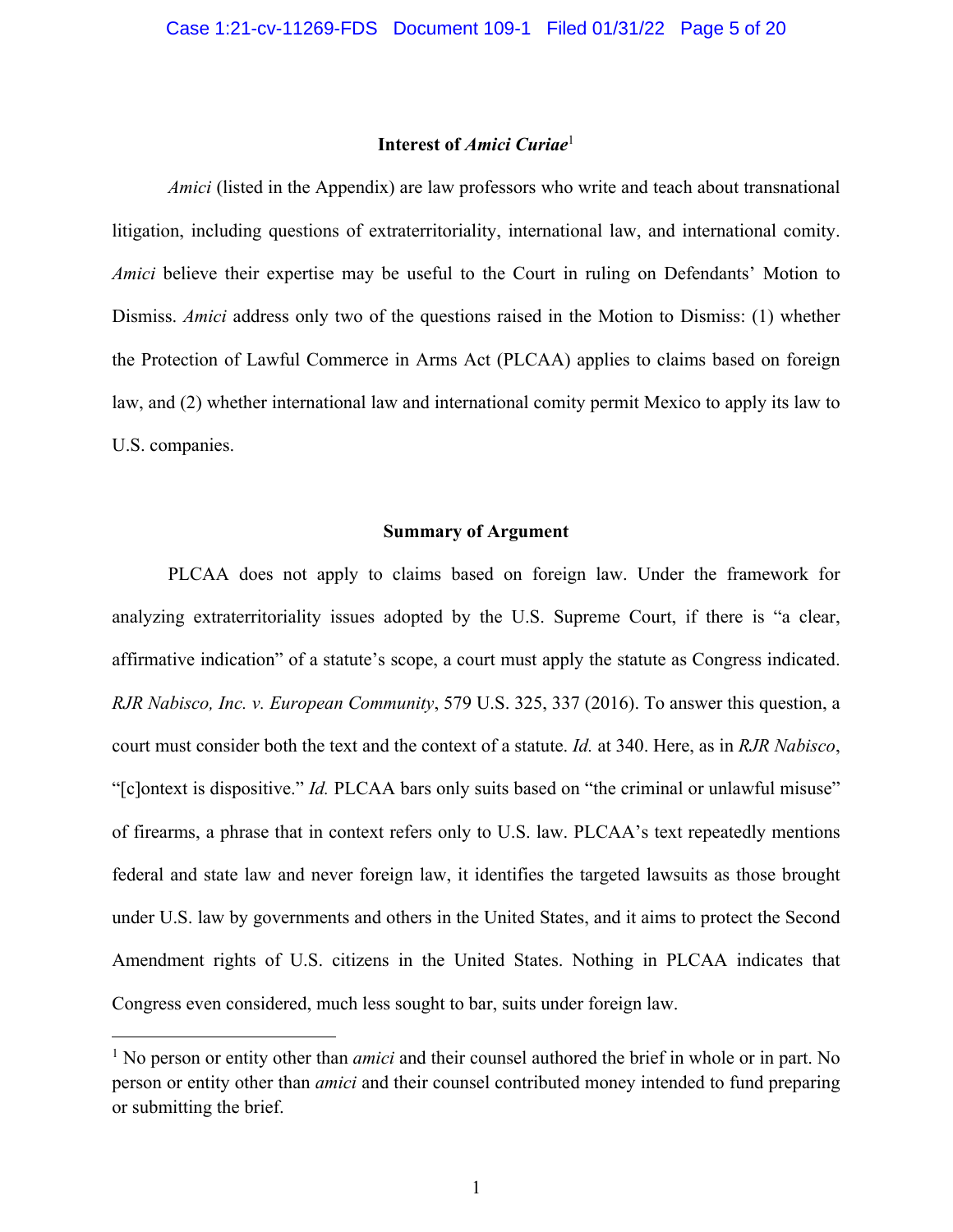#### Case 1:21-cv-11269-FDS Document 109-1 Filed 01/31/22 Page 6 of 20

Nor is the application of foreign law prohibited under international law or international comity, as the Defendants claim. International law recognizes the authority of a state to apply its law to conduct outside its territory that causes substantial effects within its territory. Here, Mexico has alleged substantial effects within its territory. International comity allows each state to decide how much to give effect to another state's law and how much to limit its own. Defendants invoke various U.S. doctrines of international comity, but these U.S. doctrines do not limit the reach of Mexican law and are largely irrelevant to this case. The only U.S. comity doctrine that may ultimately be applicable to this case is choice of law. If, at a later stage of the proceedings, this Court finds that Mexican law governs some of Mexico's claims, it may decline to apply Mexican law only if it violates a fundamental public policy of Massachusetts.

#### **Argument**

#### **I. PLCAA does not apply to claims based on foreign law.**

In 2005, Congress enacted the Protection of Lawful Commerce in Arms Act, 15 U.S.C. §§ 7901-7903. PLCAA prohibits bringing a "qualified civil liability action" in any federal or state court. *Id.* § 7902(a). With certain exceptions, Congress defined "qualified civil liability action" to mean a civil action against a gun manufacturer or seller for damages or other relief "resulting from the criminal or unlawful misuse of a qualified product by the person [bringing the action] or a third party." *Id.*  $\S$  7903(5)(A).

The Supreme Court has adopted a "two-step framework for analyzing extraterritoriality issues." *RJR Nabisco, Inc. v. European Community*, 579 U.S. 325, 337 (2016); *see also* Restatement (Fourth) of the Foreign Relations Law of the United States § 404 (Am. L. Inst. 2018) (restating the federal presumption against extraterritoriality); William S. Dodge, *The New*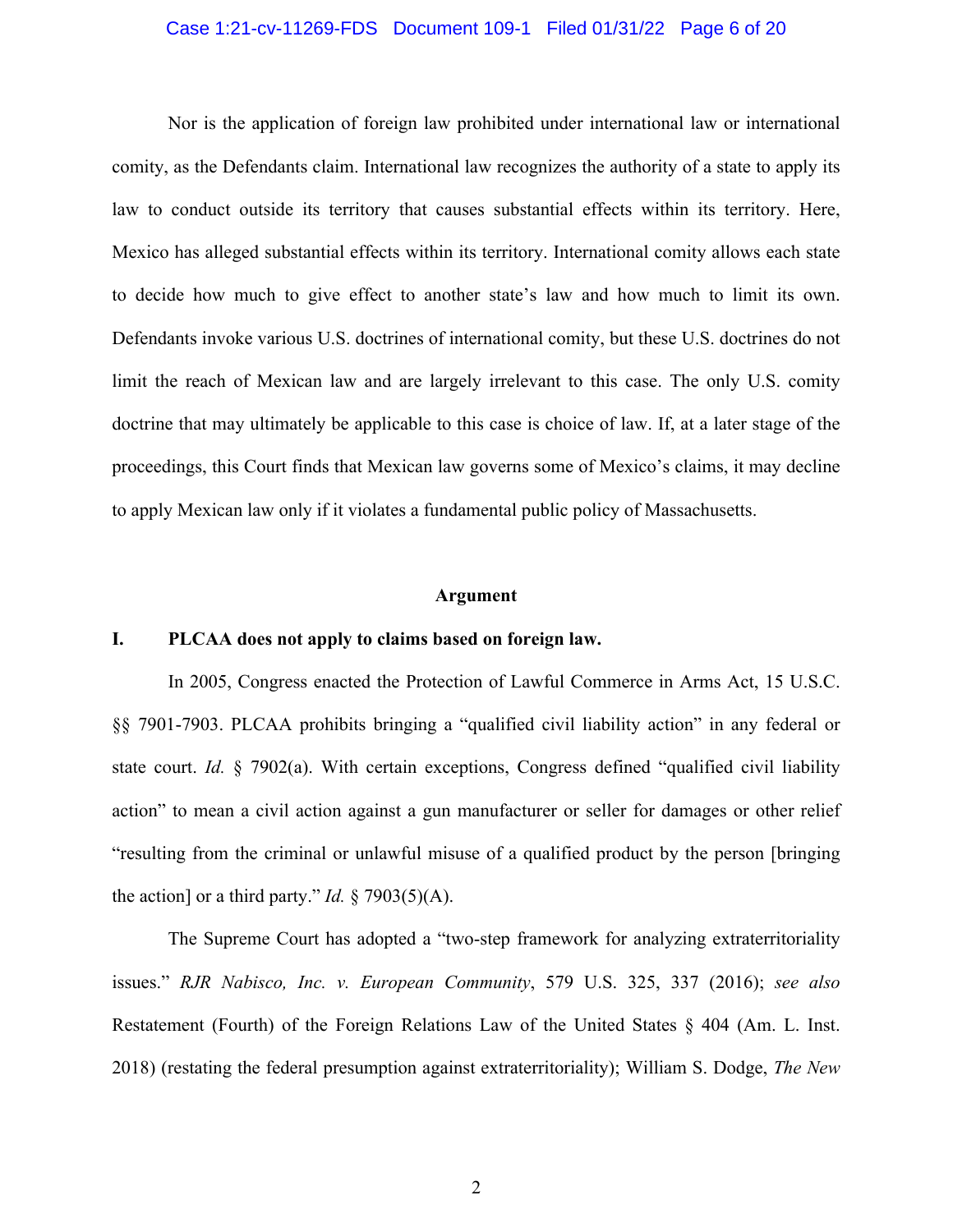#### Case 1:21-cv-11269-FDS Document 109-1 Filed 01/31/22 Page 7 of 20

*Presumption Against Extraterritoriality*, 133 Harv. L. Rev. 1582, 1603-23 (2020) (describing the Supreme Court's current approach).<sup>2</sup>

At the first step, a court asks whether the statute gives "a clear, affirmative indication" of its geographic scope. *RJR Nabisco*, 579 U.S. at 337.3 To answer this question, a court must consider both the text and the "context" of the provision. *Id.* at 340; *see also Morrison v. Nat'l Australia Bank Ltd.*, 561 U.S. 247, 265 (2010) ("Assuredly context can be consulted as well."). Context may include the "structure" of a statute, *RJR Nabisco*, 579 U.S. at 340, as well as its "purposes," *Kiobel v. Royal Dutch Petroleum Co.*, 569 U.S. 108, 117 (2013). In *RJR Nabisco*, for example, the Supreme Court found a clear indication that RICO's criminal provisions apply extraterritorially in that statute's references to predicate offenses that apply extraterritorially. *RJR Nabisco*, 379 U.S. at 338-41. When the scope of a statute is clear, a court must apply the statute as Congress has indicated. *Id.* at 337-38 ("The scope of an extraterritorial statute thus turns on the limits Congress has (or has not) imposed on the statute's foreign application, and not on the statute's 'focus.'").

If there is not a clear indication of geographic scope at step one, then a court determines "whether the case involves a domestic application of the statute … by looking to the statute's 'focus.'" *Id.* at 337. "If the conduct relevant to the statute's focus occurred in the United States,

<sup>&</sup>lt;sup>2</sup> *Amici* address PLCAA's scope as a question of geographic scope subject to the presumption against extraterritoriality because the Motion to Dismiss frames the question that way. But *amici* note that, under any framing of the scope question, the arguments considered at the first step of the extraterritoriality framework would clearly establish that PLCAA does not bar claims under foreign law.

<sup>3</sup> In *RJR Nabisco*, the Supreme Court phrased the first question as "whether the statute gives a clear, affirmative indication that it applies extraterritorially." *Id.* When a statute gives a clear indication that it does *not* apply extraterritorially, it follows *a fortiori* that a court should follow Congress's direction. Because Congress might give a clear indication of either extraterritoriality or non-extraterritoriality, this brief describes step one as asking for a clear indication of geographic scope.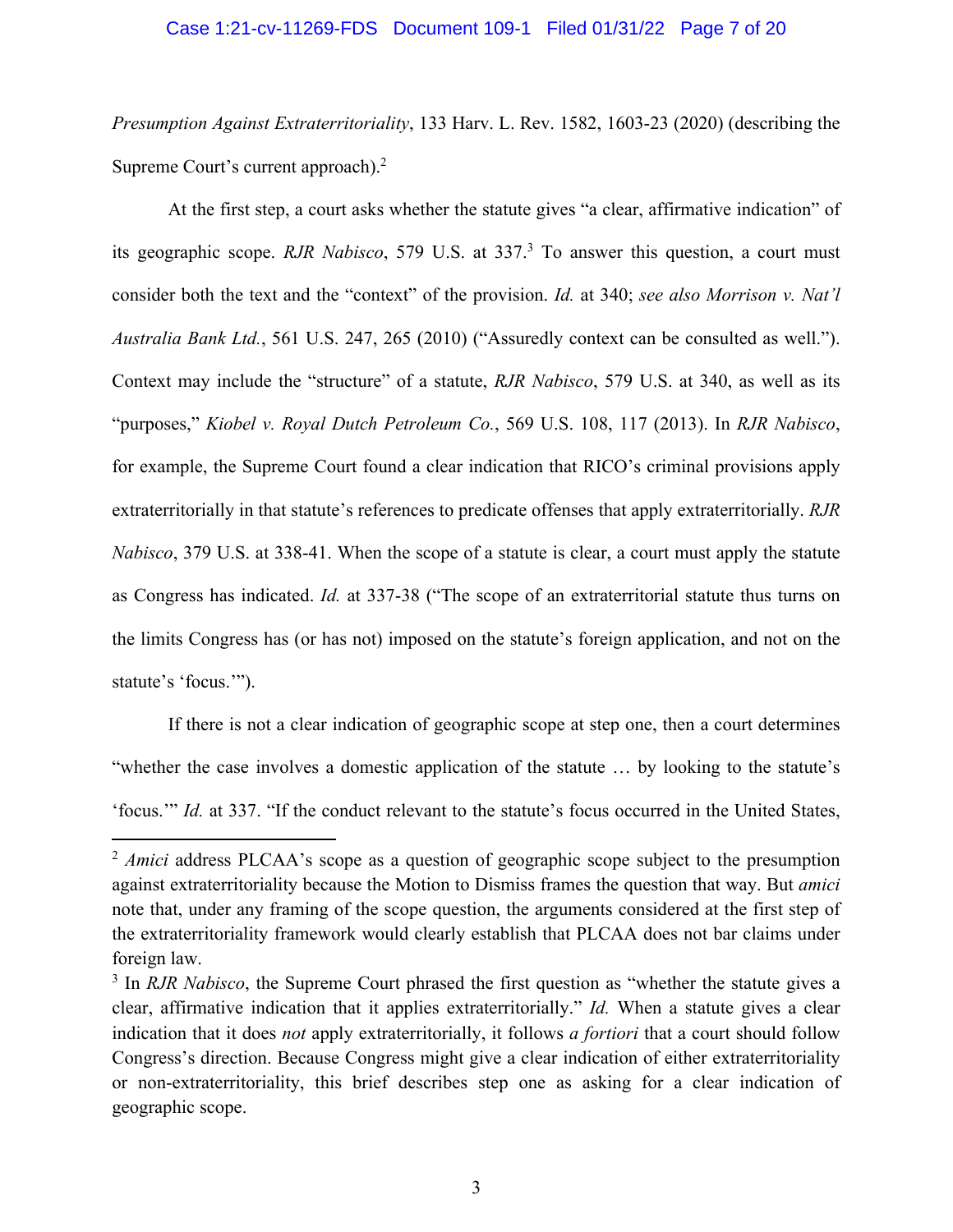#### Case 1:21-cv-11269-FDS Document 109-1 Filed 01/31/22 Page 8 of 20

then the case involves a permissible domestic application even if other conduct occurred abroad; but if the conduct relevant to the focus occurred in a foreign country, then the case involves an impermissible extraterritorial application regardless of any other conduct that occurred in U.S. territory." *Id.* A court may consider the focus of a provision at step two, however, *only* if there is no clear indication of the provision's scope at step one. In *RJR Nabisco*, the Supreme Court refused to consider the defendant's argument that the focus of RICO's criminal provisions limited those provisions to domestic enterprises. "This argument misunderstands *Morrison*," the Court observed. "As explained above, only at the second step of the inquiry do we consider a statute's 'focus.' Here, however, there is a clear indication at step one that RICO applies extraterritorially. We therefore do not proceed to the 'focus' step." *Id.* at 342.4

Like RICO, PLCAA's text contains no express statement of geographic scope, but PLCAA does refer to other laws. Specifically, PLCAA bars civil actions for damages or other relief "resulting from the *criminal or unlawful* misuse of a qualified product by the person [bringing the action] or a third party." 15 U.S.C. § 7903(5)(A) (emphasis added). Examining the context of PLCAA, as the Supreme Court has instructed, it is clear that "criminal or unlawful" refers only to U.S. federal and state law and not to foreign law. The first indication is found in Congress's definition of the civil actions that are prohibited, where one finds a series of exceptions, two of which refer explicitly to federal and state law. Section  $7903(5)(A)(i)$  permits

<sup>4</sup> *RJR Nabisco* raised the possibility that a court might start at step two "in appropriate cases." *Id.* at 338 n.5. In *WesternGeco LLC v. ION Geophysical Corp.*, 138 S. Ct. 2129 (2018), the Supreme Court said it would be appropriate to exercise such discretion "if addressing step one would require resolving 'difficult questions' that do not change 'the outcome of the case,' but could have far-reaching effects in future cases." *Id.* at 2136 (quoting *Pearson v. Callahan*, 555 U.S. 223, 236-37 (2009)). When there is a clear indication of geographic scope, beginning at step two would be inappropriate because the first step will not involve difficult questions and because starting at step two could change the outcome of the case.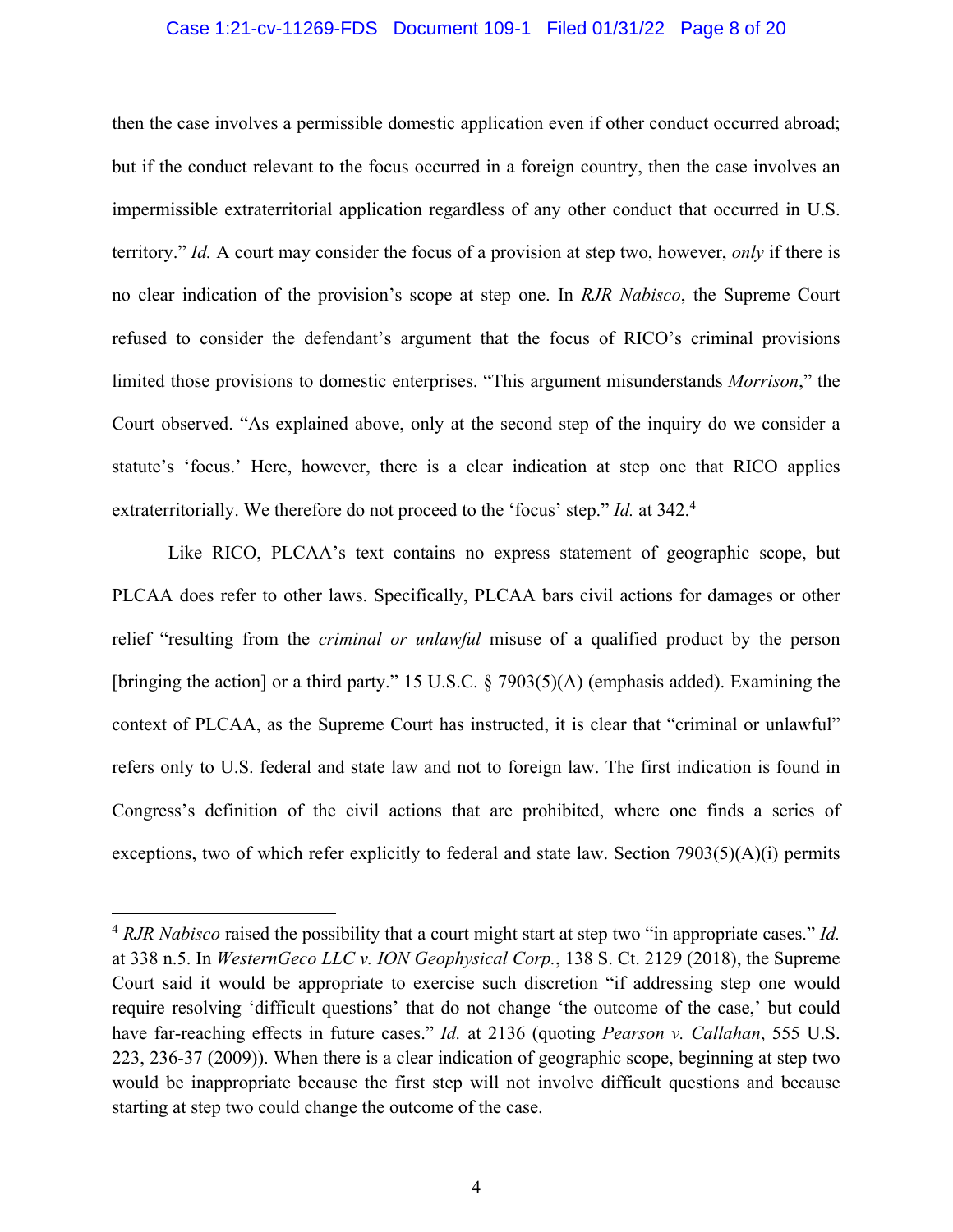#### Case 1:21-cv-11269-FDS Document 109-1 Filed 01/31/22 Page 9 of 20

actions against persons convicted of transferring guns knowing that they will be used in violent crimes or drug crimes in violation of the federal statute, 18 U.S.C. § 924(h), "or a comparable or identical State felony law," whereas Section 7903(5)(A)(iii) permits actions against manufacturers or sellers of guns who "knowingly violated a State or Federal statute applicable to the sale or marketing of the product." If Congress had intended PLCAA to apply to the misuse of guns that is criminal or unlawful under foreign law, Congress would have drafted these exceptions to refer to foreign law as well. *See, e.g.*, 16 U.S.C. § 3372(a)(2)-(3) (referring expressly to foreign law); 19 U.S.C. § 1527(a) (same).

The conclusion that "criminal or unlawful" refers only to federal and state law finds confirmation in Congress's codified findings and purposes. Congress's findings begin by referring twice to the Second Amendment right to bear arms. 15 U.S.C. § 7901(a)(1) & (2). Congress also notes that guns "are heavily regulated by Federal, State, and local laws," *id.* § 7301(a)(4), with no mention of foreign laws. Congress specifically identifies the civil actions with which it is concerned as those "commenced or contemplated by the Federal Government, States, municipalities, and private interest groups and others are based on theories without foundation in hundreds of years of the common law and jurisprudence of the United States." *Id.* § 7901(a)(7). There is no mention of suits by foreign governments or theories of liability based on foreign law.

Defendants' argument that PLCAA applies to foreign law claims relies almost entirely on the statute's references to "foreign commerce." Motion to Dismiss 28 (quoting 15 U.S.C. §§ 7901(a)(5), 7901(b)(4) & 7903(2), (4), (6)). But the Supreme Court has repeatedly and emphatically rejected reliance on such language to indicate a statute's geographic scope. *See RJR Nabisco*, 579 U.S. at 353 ("[W]e have emphatically rejected reliance on such language, holding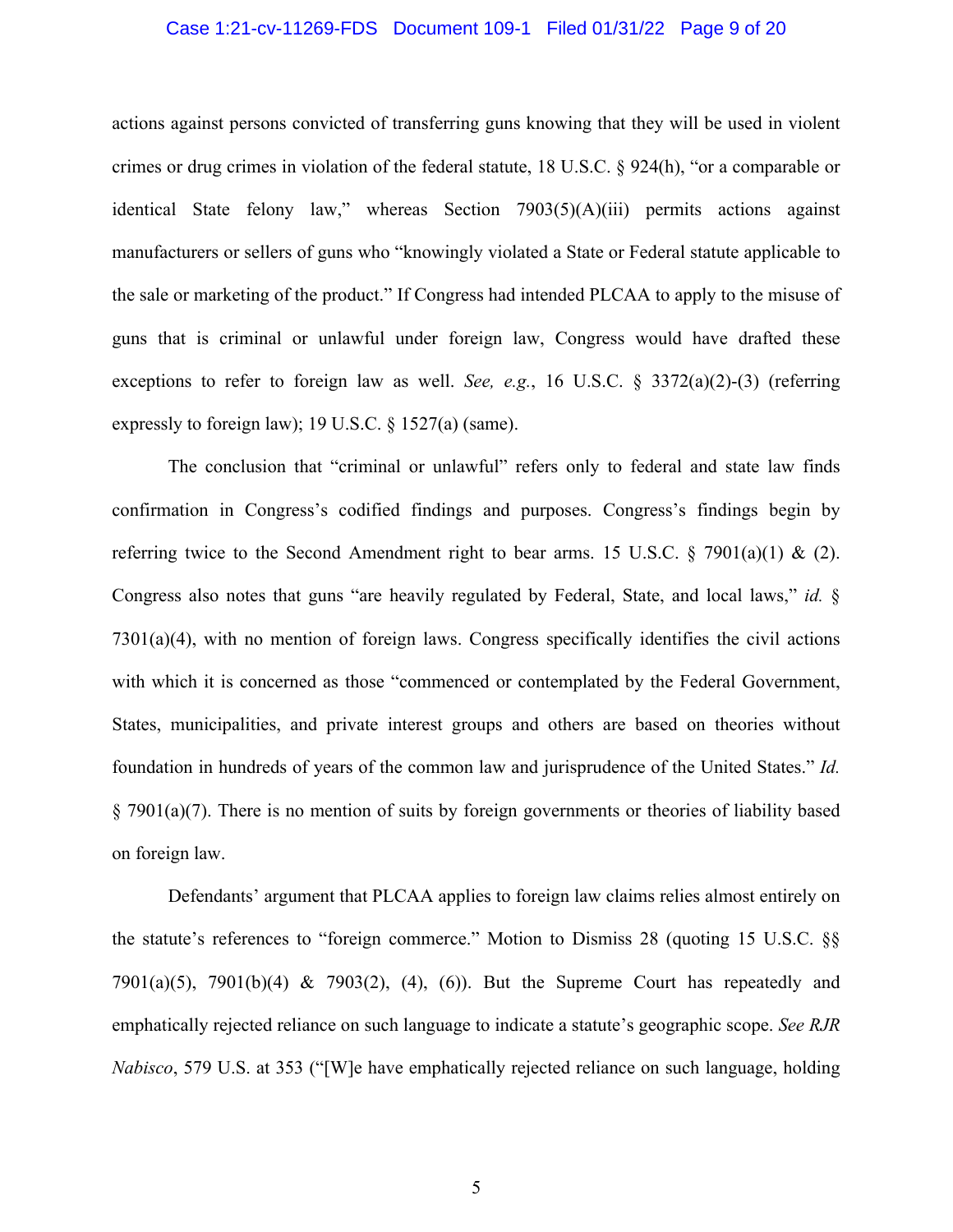#### Case 1:21-cv-11269-FDS Document 109-1 Filed 01/31/22 Page 10 of 20

that 'even statutes ... that expressly refer to "foreign commerce" do not apply abroad.'") (quoting *Morrison*, 561 U.S., at 262-63); *EEOC v. Arabian Am. Oil Co. (Aramco)*, 499 U.S. 244, 251 (1991) ("[W]e have repeatedly held that even statutes that contain broad language in their definitions of 'commerce' that expressly refer to 'foreign commerce' do not apply abroad.").

Even if the statute's references to "foreign commerce" were relevant to determining PLCAA's scope, they refer in context only to *imports* of firearms. The finding on which Defendants principally rely says that U.S. businesses "that are engaged in interstate and foreign commerce through the lawful design, manufacture, marketing, distribution, *importation*, or sale to the public of firearms or ammunition products" should not be subject to liability. 15 U.S.C. § 7901(a)(5) (emphasis added). Indeed, the findings and purposes explicitly refer five times to importers or the importation of guns. *Id.* §§ 7901(a)(3), (4), (5) & (b)(1), (6). The sole mention of exports is a reference in one of the findings to the Arms Export Control Act, *id.* § 7901(a)(4), a statute that Congress listed simply as an illustration of the fact that firearms "are heavily regulated by Federal, State, and local laws," *id.* As discussed above, that list of regulations notably does not include foreign law.

Congress's focus on imports with respect to foreign commerce is consistent with Congress's overriding concern with the Second Amendment rights of U.S. citizens. *Id.* §§ 7901(a)(1) & (2). It is PLCAA's stated purpose "[t]o preserve *a citizen's* access to a supply of firearms and ammunition for all lawful purposes, including hunting, self-defense, collecting, and competitive or recreational shooting." 15 U.S.C. § 7901(b)(2) (emphasis added). Congress was simply not concerned with providing access to guns for Mexican citizens in Mexico.

Indeed, the question how to read "criminal and unlawful" in PLCAA's definition of a "qualified civil liability action" is strikingly similar to the question the Supreme Court faced in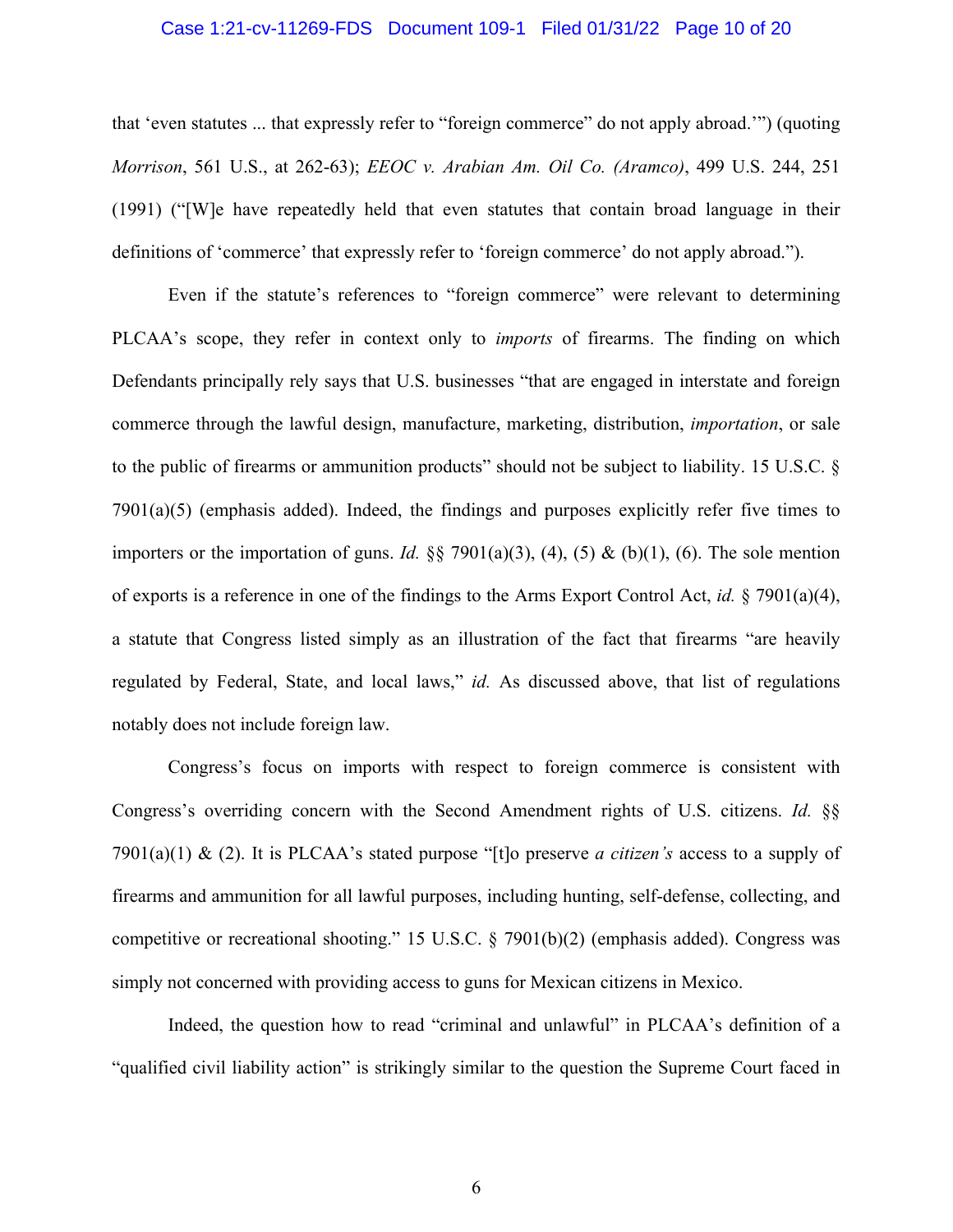#### Case 1:21-cv-11269-FDS Document 109-1 Filed 01/31/22 Page 11 of 20

*Small v. United States*, 544 U.S. 385 (2005). In that case, a federal statute made it unlawful for a person "who has been convicted in any court of a crime punishable by imprisonment for a term exceeding one year" to possess a firearm. 18 U.S.C.  $\S$  922(g)(1). The Supreme Court held that "any court" referred only to courts in the United States. It began with the "commonsense notion that Congress generally legislates with domestic concerns in mind," *Small*, 544 U.S. at 388, an understanding the Supreme Court has repeatedly relied on in determining the geographic scope of federal statutes, *see RJR Nabisco*, 579 U.S. at 336 (referring to the "'commonsense notion that Congress generally legislates with domestic concerns in mind.'" (quoting *Smith v. United States*, 507 U.S. 197, 204, n. 5 (1993))); *Morrison*, 561 U.S. at 255 (noting "that Congress ordinarily legislates with respect to domestic, not foreign, matters"); *Aramco*, 499 U.S. at 244 (presuming that Congress "'is primarily concerned with domestic conditions'" (quoting *Foley Bros. v. Filardo*, 336 U.S. 281, 285 (1949))). The Court in *Small* found confirmation in the statute's exceptions and other references to federal and state laws, *Small*, 544 U.S. at 391-92, similar to the references in PLCAA discussed above. In fact, the argument for applying PLCAA only domestically seems stronger than the argument in *Small* because the statute at issue in that case did not contain the extensive findings and purposes that confirm PLCAA's concern with domestic conditions.

In their Motion to Dismiss, Defendants go on to argue at the second step of the extraterritoriality analysis that this case involves a domestic application of PLCAA because "PLCAA is focused on prohibiting covered lawsuits from being filed in U.S. courts." Motion to Dismiss 29. Of course, this argument begs the question of which lawsuits are "covered" by PLCAA in the first place. As noted above, PLCAA covers suits for damages or other relief "resulting from the criminal or unlawful misuse of a qualified product by the person [bringing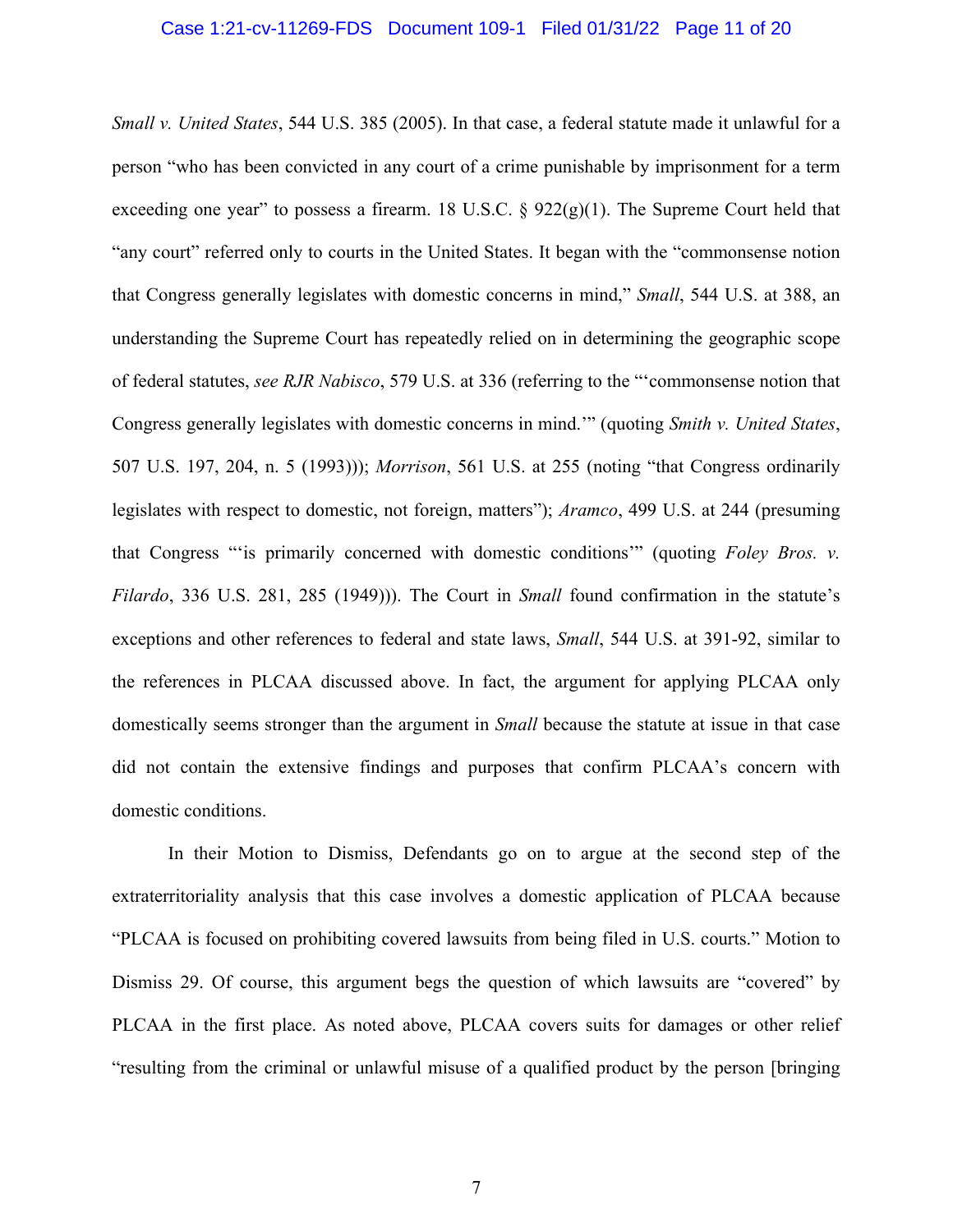#### Case 1:21-cv-11269-FDS Document 109-1 Filed 01/31/22 Page 12 of 20

the action] or a third party," *id.* § 7903(5)(A), and "criminal and unlawful" refers only to U.S. federal and state law.

More fundamentally, Defendants' arguments about the "focus" of PLCAA are relevant only if there is no clear indication of the statute's scope. As the Supreme Court made clear in *RJR Nabisco*, when "there is a clear indication at step one" of the extraterritoriality analysis, a court "do[es] not proceed to the 'focus' step." *RJR Nabisco*, 579 U.S. at 342.

In this case, as in *RJR Nabisco*, the "[c]ontext is dispositive." *Id.* at 340. PLCAA refers repeatedly to federal and state law and never to foreign law. The findings identify the targeted lawsuits as those "commenced or contemplated by the Federal Government, States, municipalities, and private interest groups and others," with no mention of foreign governments. 15 U.S.C. § 7901(a)(7). And Congress's overriding concern was with protecting the Second Amendment rights of U.S. citizens in the United States, not the access of Mexican citizens to guns in Mexico. *Id.* 7901(a)(1) & (2). Because there is a clear indication that PLCAA applies only to civil actions alleging injury from the use of firearms that is "criminal or unlawful" under U.S. law, *id.* § 7903(5)(A), it does not bar Mexico's claims under Mexican law.<sup>5</sup>

# **II. International law and international comity do not bar Mexico from applying its law to companies in the United States.**

Defendants also argue that Mexico cannot use Mexican law to regulate U.S. firearms companies. In the Introduction to their Motion to Dismiss, Defendants assert that "[u]nder bedrock principles of *international law*, a foreign nation cannot use its own law to reach across borders and impose liability based on conduct in another country that was lawful when it

<sup>&</sup>lt;sup>5</sup> *Amici* do not address whether Mexico's claims under U.S. state law fit within any of PLCAA's enumerated exceptions. *See* 15 U.S.C. § 7903(5)(A).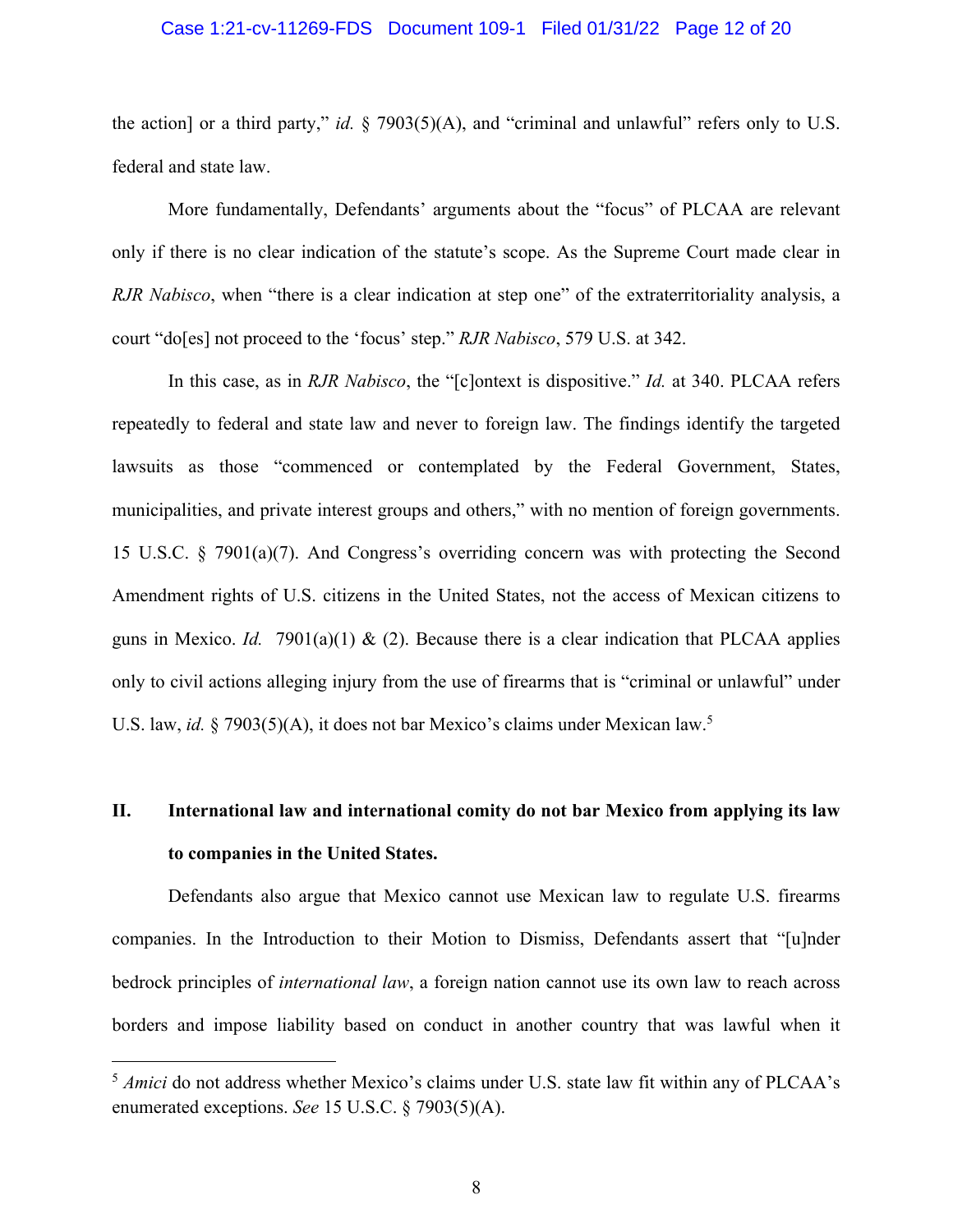#### Case 1:21-cv-11269-FDS Document 109-1 Filed 01/31/22 Page 13 of 20

occurred there." Motion to Dismiss 3 (emphasis added). In the argument itself, Defendants invoke *international comity* instead. *Id.* at 42 ("Under basic principles of international comity, a foreign sovereign cannot use foreign law to regulate the operations of U.S. companies within the United States."). International law and international comity are, of course, very different things. *See* Restatement (Fourth), Part IV, Chapter 1, Intro. Note ("International comity … is deference to foreign states that is not required by international law."); *see also* William S. Dodge, *International Comity in American Law*, 115 Colum. L. Rev. 2071, 2120-2124 (2015) (explaining the difference between international law and international comity). But whether the question is posed in terms of international law or international comity, the answer is the same: it is permissible for Mexico to apply its laws to conduct by U.S. companies in the United States that causes substantial effects in Mexico.

Under international law, the authority of a state to make law applicable to persons property or conduct is knows as jurisdiction to prescribe. Restatement (Fourth) § 401(a). Customary international law allows a state to exercise jurisdiction to prescribe if there is a "genuine connection" between the subject of the regulation and the regulating state. *Id.* § 407. There are six traditional bases for jurisdiction to prescribe under international law: territory, effects, nationality (active personality), passive personality, the protective principle, and universal jurisdiction. *See id.* §§ 408-413. In this case, the most relevant basis is effects: "International law recognizes a state's jurisdiction to prescribe law with respect to conduct that has a substantial effect within its territory." *Id.* § 409; *see also United States v. Smith*, 680 F.2d 255, 258 (1st Cir. 1982) (recognizing the effects principle, referred to in that case as the "objective territorial principle," as "including acts done outside a geographic jurisdiction, but which produce detrimental effects within it"). The United States regularly applies its laws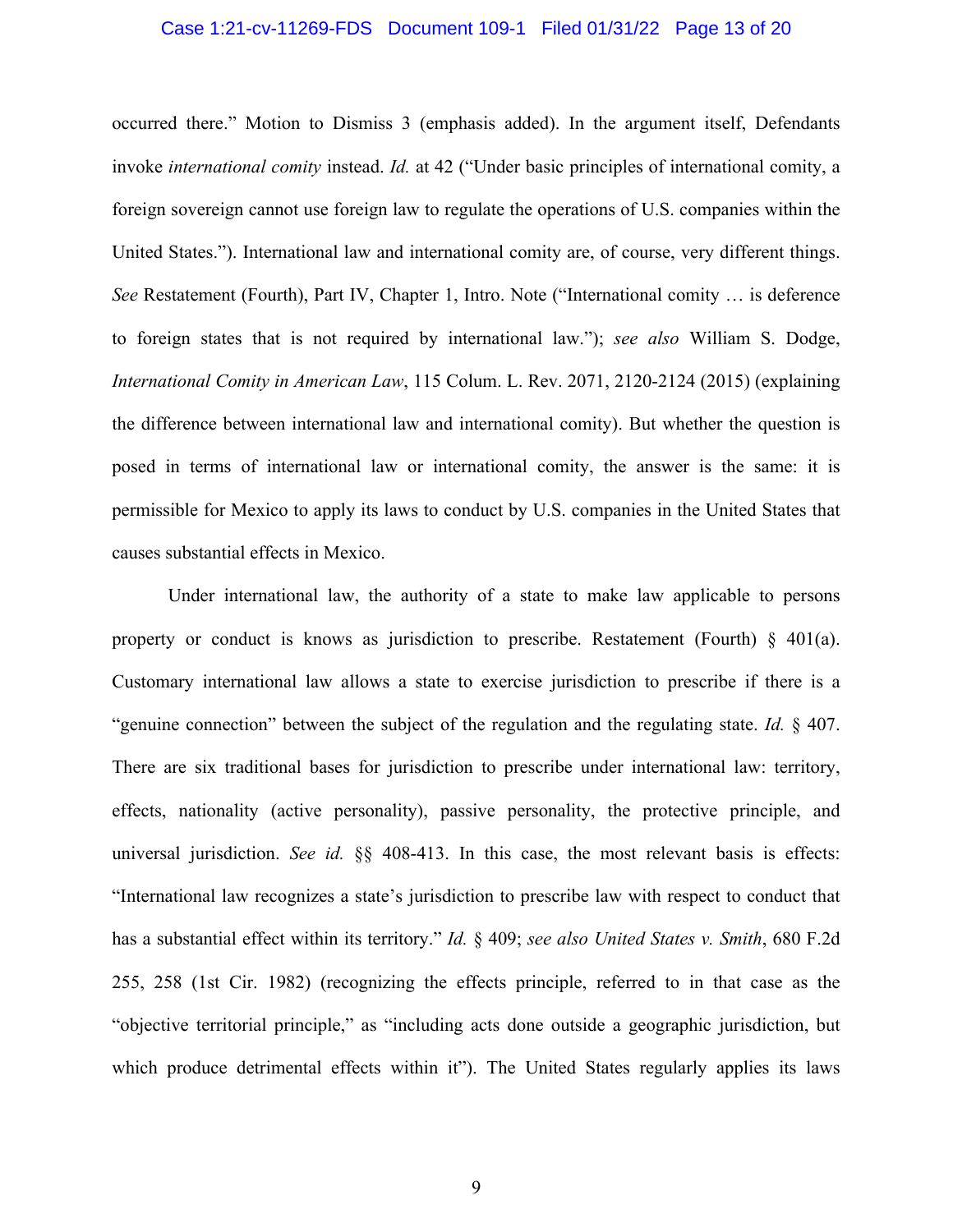#### Case 1:21-cv-11269-FDS Document 109-1 Filed 01/31/22 Page 14 of 20

extraterritorially based on effects in the United States. *See, e.g.*, *Hartford Fire Ins. Co. v. California*, 509 U.S. 764, 796 (1993) ("[T]he Sherman Act applies to foreign conduct that was meant to produce and did in fact produce some substantial effect in the United States."); *Steele v. Bulova Watch Co.*, 344 U.S. 280, 285-87 (1952) (holding that Lanham Act applied to trademark infringement in Mexico on the basis of effects in the United States). There is no question that Mexico has alleged that the Defendants' conduct in the United States caused substantial effects in Mexico. If proved, such effects would be sufficient under international law to justify the application of Mexican law.

International comity is different from international law. In fact, international comity is "deference to foreign states that is *not* required by international law." Restatement (Fourth), Part IV, Chapter 1, Intro. Note (emphasis added). Thus, each nation may decide for itself whether and how to limit the application of its laws and the jurisdiction of its courts as a matter of comity. *See* Joseph Story, Commentaries on the Conflict of Laws § 33, at 38 (2d ed. 1841) ("Every nation must be the final judge for itself, not only of the nature and extent of the duty, but of the occasions on which [comity's] exercise may be justly demanded."); Dodge, *International Comity in American Law*, at 2121 ("From the beginning, international comity has been understood to be a matter for each nation's discretion.").

International comity is the basis for many doctrines of U.S. law, *see* Dodge, *International Comity in American Law*, at 2099-2119, and the Defendants invoke quite a few of them. *See* Motion to Dismiss 42-44.<sup>6</sup> But except for the conflict of laws, discussed below, none of these

<sup>6</sup> Defendants even quote one case, *BMW of North America, Inc. v. Gore*, 517 U.S. 559 (1996), that is based on constitutional principles of U.S. federalism and has no application in an international context. *See id.* at 572 ("We think it follows from these principles of *state sovereignty and comity* that a State may not impose economic sanctions on violators of its laws with the intent of changing the tortfeasors' lawful conduct in other States." (emphasis added)).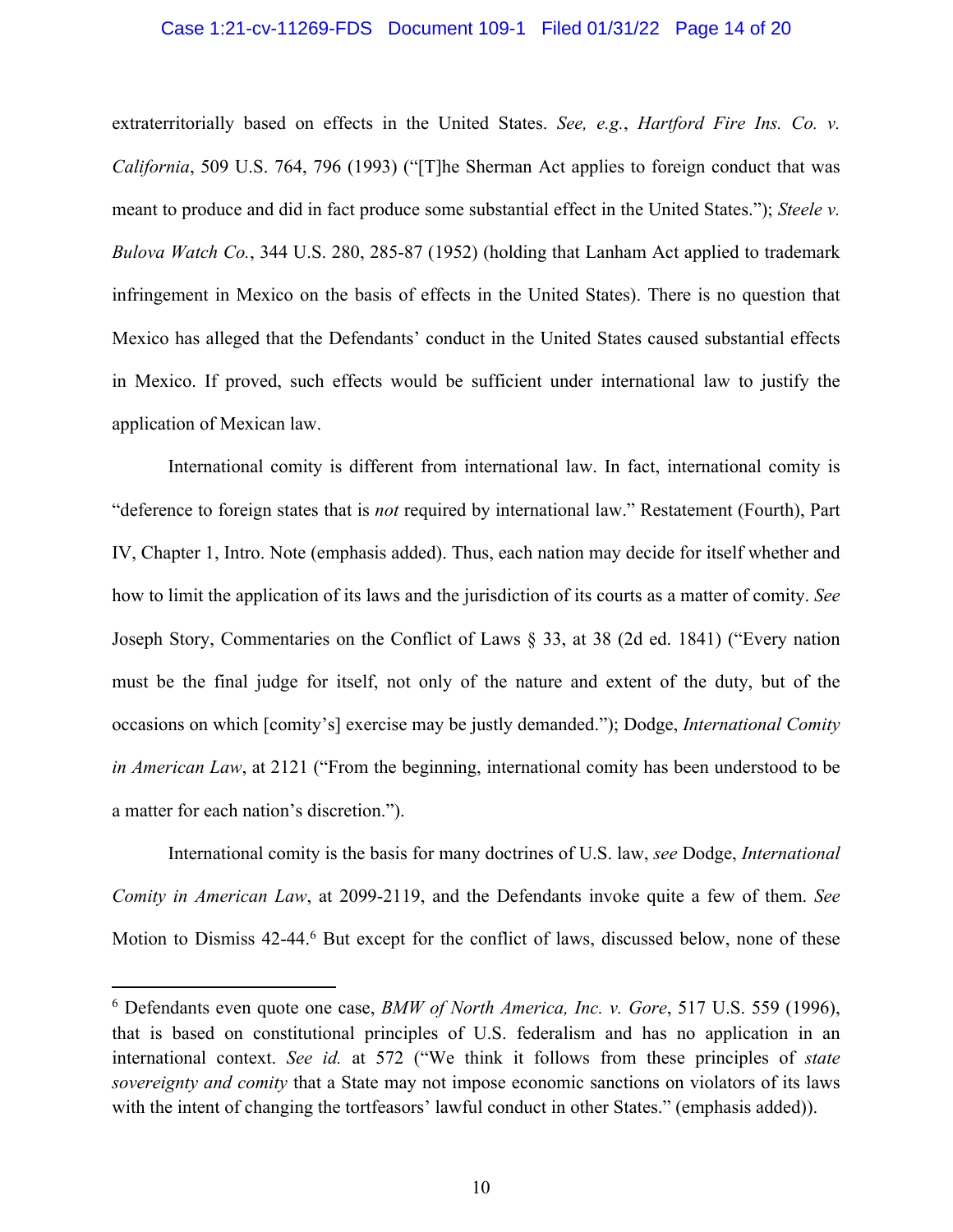#### Case 1:21-cv-11269-FDS Document 109-1 Filed 01/31/22 Page 15 of 20

U.S. comity doctrines could even potentially limit the reach of Mexican law precisely because they are doctrines of U.S. law not doctrines of Mexican law. The principle of "constru[ing] ambiguous statutes to avoid unreasonable interference with the sovereign authority of other nations," *F. Hoffmann-La Roche Ltd. v. Empagran S.A.*, 542 U.S. 155, 164 (2004), is a U.S. principle of statutory interpretation applicable only to U.S. law. The same is true of the doctrine of "prescriptive comity" that the Second Circuit applied in *In Re Vitamin C Antitrust Litig.*, 8 F.4th 136, 144 n.8 (2d Cir. 2021) (noting that prescriptive comity is "a form of statutory interpretation"). The doctrine of international comity abstention applied in *Ungaro-Benages v. Dresdner Bank AG*, 379 F.3d 1227, 1237-41 (11th Cir. 2004), and *Iwanowa v. Ford Motor Co.*, 67 F. Supp. 2d 424, 490 (D.N.J. 1999), limits the jurisdiction of U.S. courts, not the application of foreign law.7 And because this case does not involve the recognition of a foreign judgment, the Defendants' invocations of *Hilton v. Guyot*, 159 U.S. 113 (1895), and *Telnikoff v. Matusevitch*, 702 A.2d 230 (Md. 1997), are irrelevant.8

The one U.S. comity doctrine that is potentially relevant to this case is the conflict of laws. A federal court sitting in diversity is required to follow the conflicts rules of the state in

<sup>7</sup> In most Circuits, this doctrine applies only if there is a parallel proceeding pending abroad. *See* Restatement (Fourth) § 424 reporters' note 9 (collecting cases). The First Circuit has not adopted a doctrine of international comity abstention, although District Courts in Massachusetts have sometimes stayed or dismissed cases in favor of pending foreign actions based on international comity. *See Hyewoong Yoon v. Seyeon Lee*, 433 F. Supp. 3d 18, 28 (D. Mass. 2019). In this case there is no parallel proceeding pending abroad.

<sup>8</sup> International comity generally does not require reciprocity. *See* Dodge, *International Comity in American Law*, at 2081 n.49. Even for foreign judgments, most states today do not impose a reciprocity requirement. *See* Restatement (Fourth) § 484 reporters' note 10 (discussing reciprocity as a requirement for recognizing foreign judgments). Massachusetts is one of the few states that has adopted a reciprocity requirement for foreign judgments. *See* Mass. Gen. Laws Ann. ch. 235, § 23A ("A foreign judgment shall not be recognized if … (7) judgments of this state are not recognized in the courts of the foreign state."). But it bears repeating that this case does not involve the recognition or enforcement of a foreign judgment.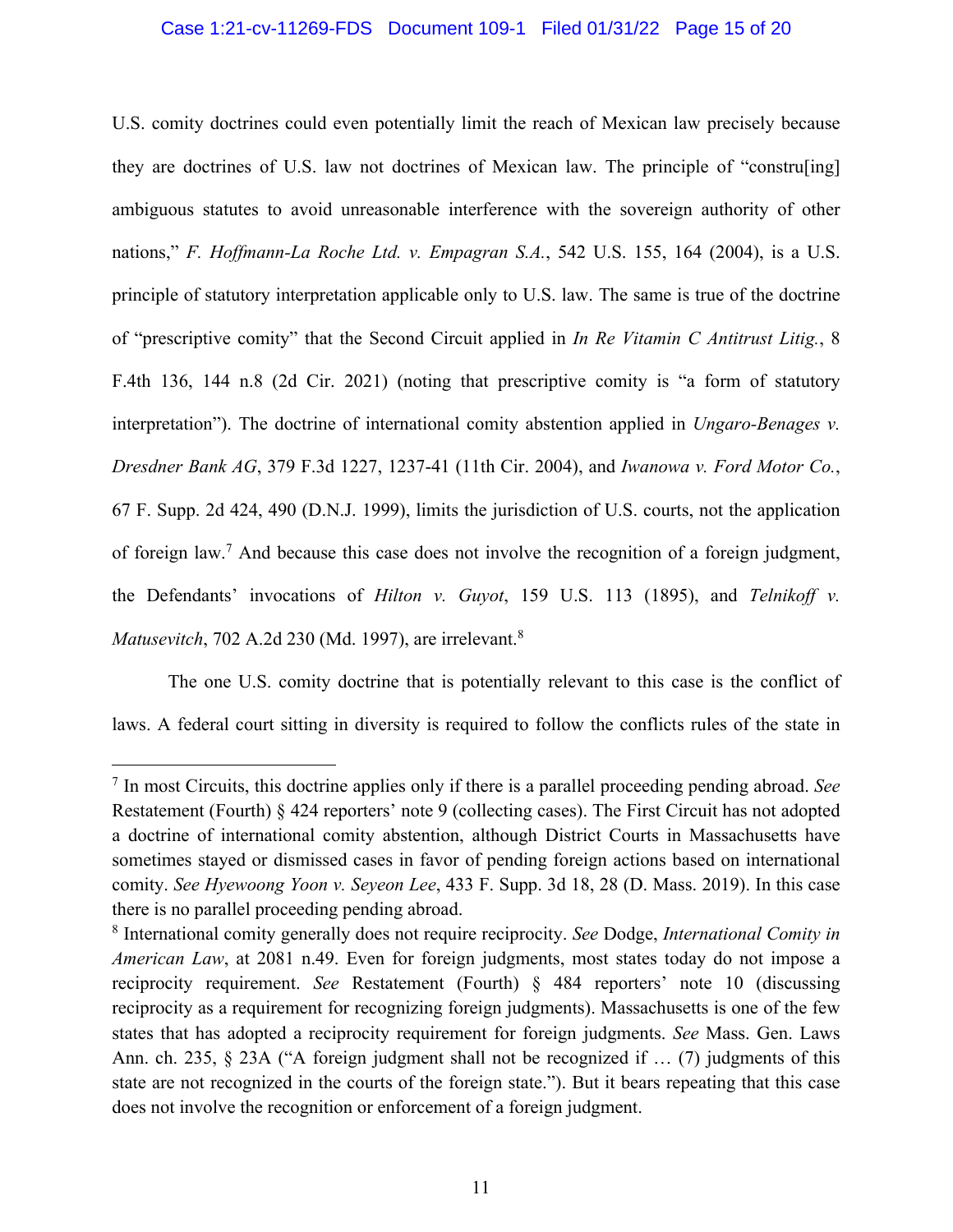#### Case 1:21-cv-11269-FDS Document 109-1 Filed 01/31/22 Page 16 of 20

which it sits. *Klaxon Co. v. Stentor Electric Mfg. Co.*, 313 U.S. 487, 496 (1941); *Foisie v. Worcester Polytechnic Inst.*, 967 F.3d 27, 41 (1st Cir. 2020) ("When resolving disagreements about which state's law applies, we employ the choice-of-law principles of the forum state (here, Massachusetts)."). "Massachusetts has adopted a 'hybrid' approach to choice of law determinations in tort actions, applying the law of the place where the injury occurred unless a different jurisdiction has a more significant interest." *Royal Bus. Group, Inc. v. Realist, Inc.*, 751 F. Supp. 311, 315 (D. Mass. 1990), *aff'd*, 933 F.2d 1056 (1st Cir. 1991)); *see also Cohen v. McDonnell Douglas Corp.*, 450 N.E.2d 581, 585 (Mass. 1983) ("The law of Massachusetts is that ordinarily 'the substantive law governing an action of tort for physical injury is that of the place where the injury occurred.'" (quoting *Brogie v. Vogel*, 205 N.E.2d 234, 236 (Mass. 1965))). In their Motion to Dismiss, the Defendants do not address choice of law, but it is certainly possible that this Court would find that Massachusetts's choice of law rules dictate the application of Mexican law.

Defendants allude briefly to the possibility that Mexican law might violate the public policy of the forum. *See* Motion to Dismiss 42-43 (quoting *Bank of Augusta v. Earle*, 38 U.S. 519, 589 (1839)). As a general matter, "[n]o action will be entertained on a foreign cause of action the enforcement of which is contrary to the strong public policy of the forum." Restatement (Second) of Conflict of Laws § 90 (Am. L. Inst. 1971). But the threshold for the public policy exception is a high one. As the Restatement (Second) of Conflicts explains, "[a] court should not refuse to entertain such a suit unless to do so, in the words of Judge Cardozo, 'would violate some fundamental principle of justice, some prevalent conception of morals, some deep-seated tradition of the commonwealth.'" *Id.* cmt. c (quoting *Loucks v. Standard Oil Co. of New York*, 120 N.E. 198, 202 (N.Y. 1918)). Massachusetts appears to have adopted a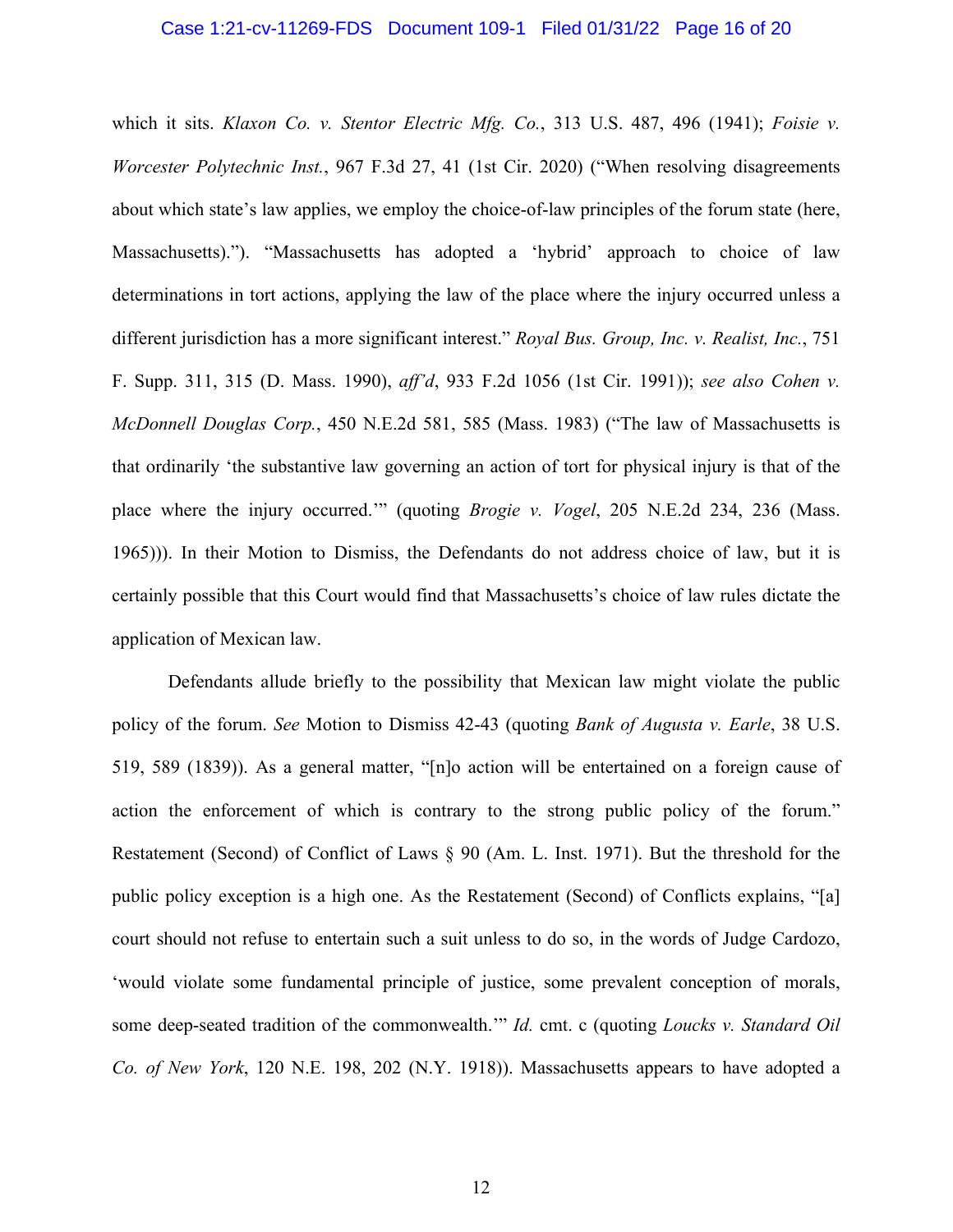#### Case 1:21-cv-11269-FDS Document 109-1 Filed 01/31/22 Page 17 of 20

similarly high threshold. *See Jackson v. Anthony*, 185 N.E. 389, 392 (Mass. 1933) (asking whether foreign law "is offensive to good morals, creative of injustice or contrary to the sound public policy of Massachusetts").

At a later point in this litigation, this Court will have to determine what law governs Mexico's claims. But Defendants have not addressed that question. For purposes of the Motion to Dismiss, therefore, it is sufficient to note that no U.S. doctrine of international comity can limit the application of Mexican law unless Mexican law is ultimately found to be contrary to the public policy of Massachusetts.

#### **III. Conclusion**

For the reasons above, this Court should reject Defendant's arguments that PLCAA bars claims by foreign governments based on foreign law and that international law or international comity preclude the application of Mexican law.

Respectfully submitted,

*/s/ L. Scott Harshbarger* L. Scott Harshbarger, Esquire (BBO# 224000) Edward V. Colbert, III, Esquire (BBO# 566187) Casner & Edwards, LLP 303 Congress Street Boston, MA 02210 harshbarger@casneredwards.com colbert@casneredwards.com

January 31, 2022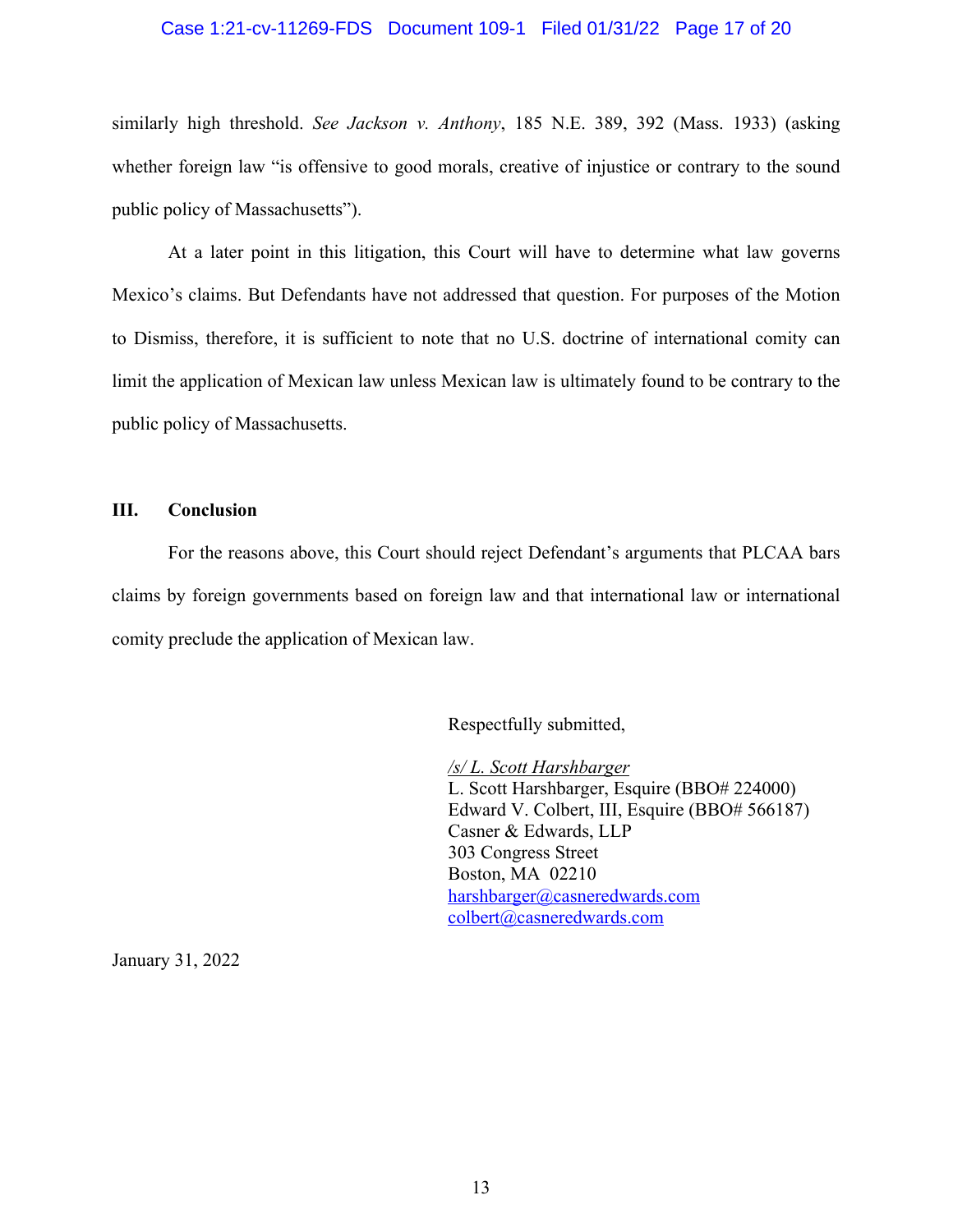#### Appendix

George A. Bermann is the Jean Monnet Professor of European Union Law, Walter Gellhorn Professor of Law, and Director of the Center for International Commercial and Investment Arbitration at Columbia Law School. He served as Chief Reporter for the American Law Institute's *Restatement of the U.S. Law of International Commercial and Investor-State Arbitration* (Proposed Final Draft 2019).

Pamela Bookman is Associate Professor of Law at Fordham University School of Law. Her articles on transnational litigation have appeared in the *Notre Dame Law Review*, the *Stanford Law Review*, and the *Virginia Law Review* among other journals.

Ronald A. Brand is Chancellor Mark A. Nordenberg University Professor and John E. Murray Faculty Scholar at the University of Pittsburgh School of Law. He has represented the United States at the Hague Conference on Private International Law and is a member of the State Department's Advisory Committee on Private International Law. He has written widely on transnational litigation, including *International Civil Dispute Resolution* (West 2d ed. 2008).

Zachary D. Clopton is Professor of Law at Northwestern University, Pritzker School of Law. His articles on transnational litigation have appeared in the *Boston University Law Review*, the *Stanford Law Review*, and the *University of Chicago Law Review* among other journals.

William S. Dodge is John D. Ayer Chair at the University of California, Davis, School of Law. He served as Counselor on International Law to the Legal Adviser at the U.S. Department of State from 2011 to 2012 and as Co-Reporter for the American Law Institute's *Restatement (Fourth) of the Foreign Relations Law of the United States* (2018) from 2012 to 2018.

Katherine J. Florey is Martin Luther King, Jr. Professor of Law at the University of California, Davis, School of Law. Her articles on transnational litigation have appeared in the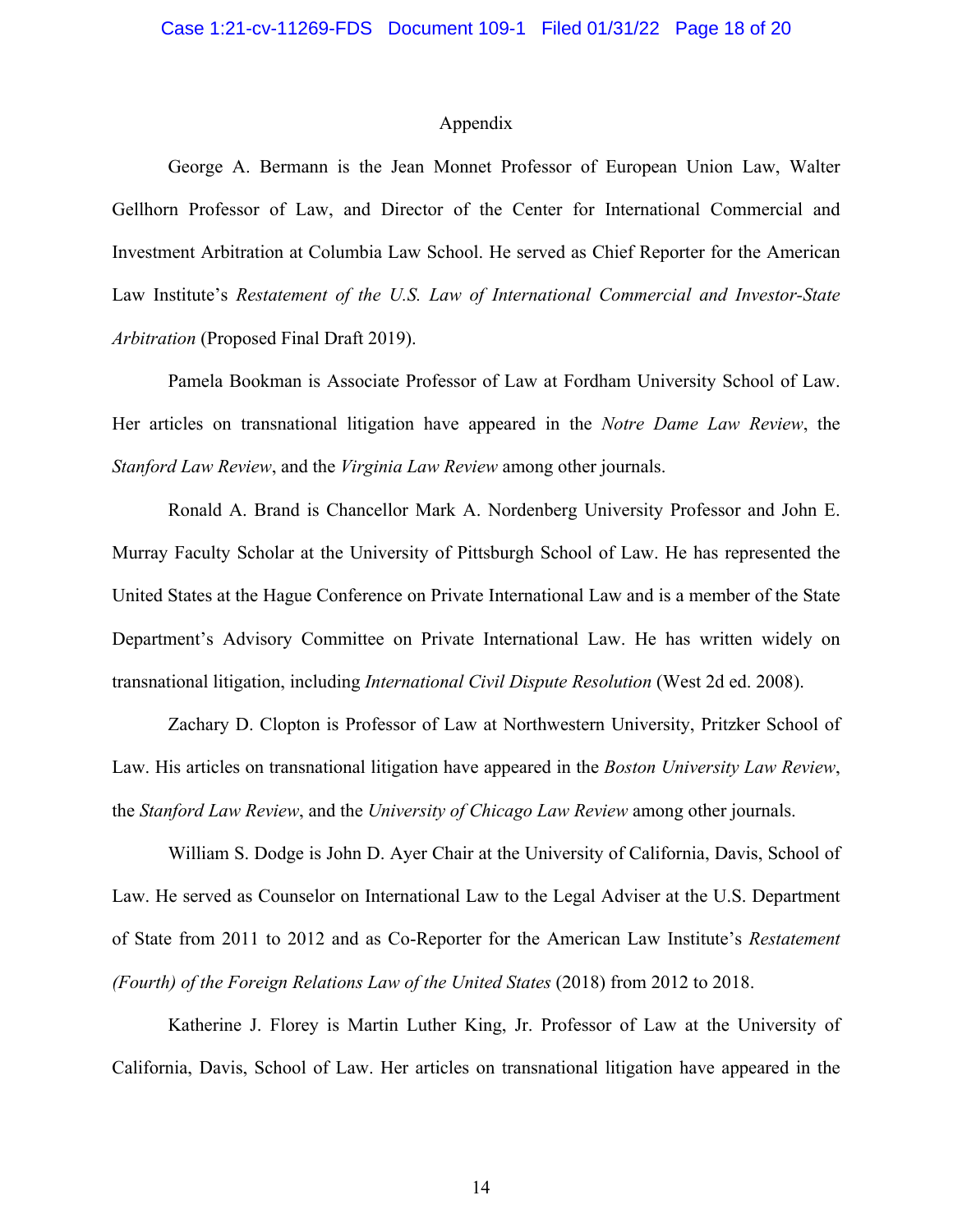#### Case 1:21-cv-11269-FDS Document 109-1 Filed 01/31/22 Page 19 of 20

*Boston University Law Review*, the *Notre Dame Law Review*, and the *Virginia Law Review* among other journals.

Robert D. Sloane is Professor of Law & R. Gordon Butler Scholar in International Law at Boston University School of Law. He holds a high-level diploma in public international law from the Hague Academy of International Law. He is the author of *Foreign Affairs Federalism* (Oxford University Press 2016).

David L. Sloss is the John A. and Elizabeth H. Sutro Professor of Law at Santa Clara University. His articles on transnational litigation and foreign relations law have appeared in the *Cornell Law Review*, the *Stanford Law Review*, the *Harvard International Law Journal*, and the *Yale Journal of International Law* among other journals.

Aaron D. Simowitz is Assistant Professor at Willamette University College of Law, an Affiliated Scholar at the Classical Liberal Institute at New York University, and a former Chair of the American Association of Law Schools Conflict of Laws Section. His work on transnational litigation has appeared in the *Fordham Law Review*, the *Southern California Law Review*, and the *NYU Law Review* among other journals.

Ralph G. Steinhardt is Professor of Law and the Lobingier Professor of Comparative Law and Jurisprudence at George Washington University Law School. He is Co-Director of the Oxford-GW Program in International Human Rights Law at New College, Oxford and a member of the International Commission of Jurists' Panel of Experts on Corporate Complicity in International Crimes.

Beth Stephens is a Distinguished Professor of Law at Rutgers Law School. She served as an Adviser for the *Restatement (Fourth) of the Foreign Relations Law*. Her articles on